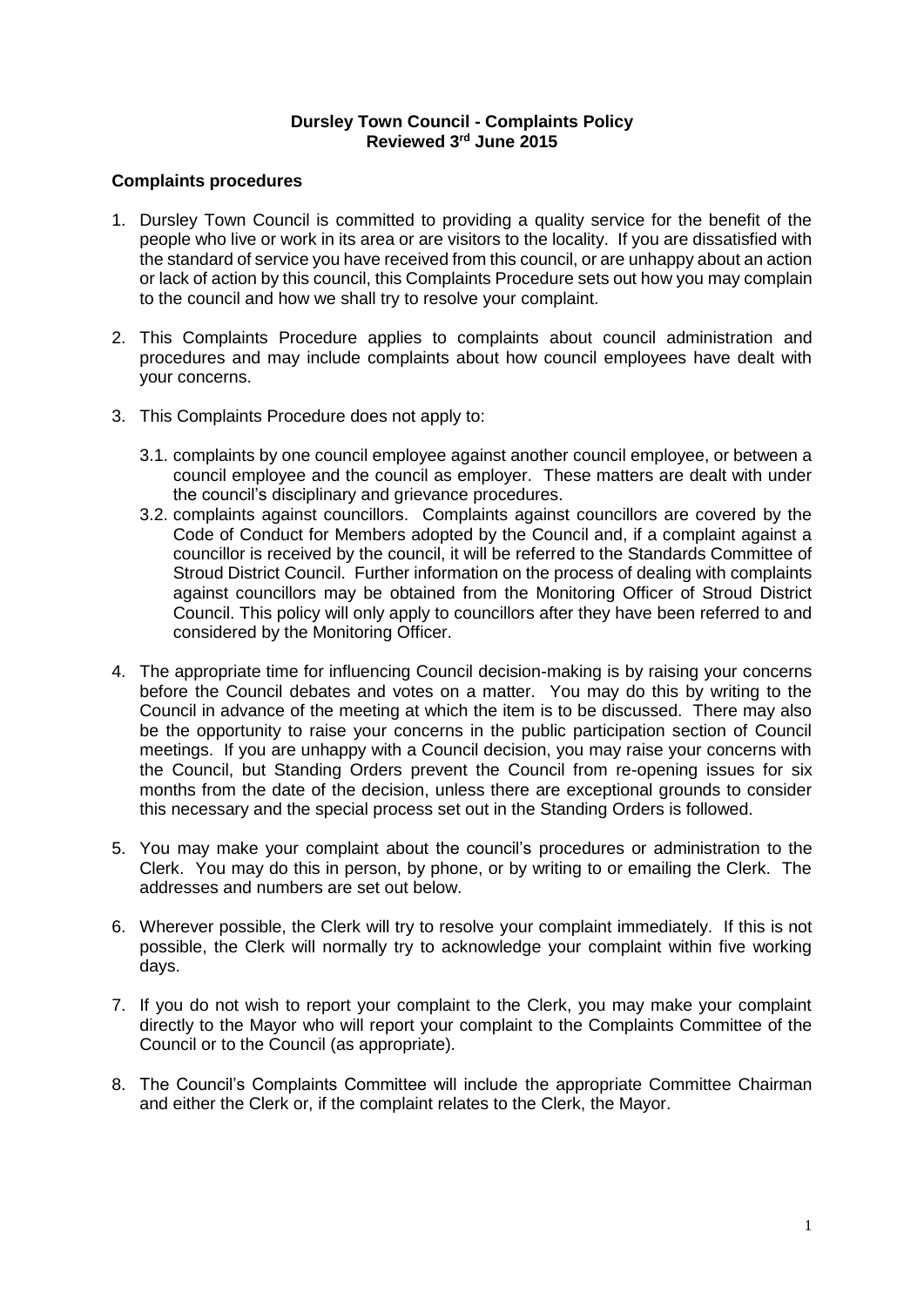- 9. The Clerk or the Complaints Committee of the Council or the Council (as appropriate) will investigate each complaint, obtaining further information as necessary from you and/or from staff or members of the Council.
- 10. The Clerk or the Mayor will notify you within 20 working days of the outcome of your complaint and of what action (if any) the Council proposes to take as a result of your complaint. (In exceptional cases the twenty working days timescale may have to be extended. If it is, you will be kept informed.)
- 11. If you are dissatisfied with the response to your complaint, you may ask for your complaint to be referred to the Complaints Committee of the Town Council or to the full Council (as appropriate) and (usually within eight weeks) you will be notified in writing of the outcome of the review of your original complaint.

## **Policy on the management of unreasonable complaint behaviour**

12. Dursley Town Council is committed to dealing with all complaints fairly and impartially. However, we recognise that sometime complaints can become unreasonable because of their nature or frequency. This policy deals with how unreasonable complaints will be managed.

# **Unacceptable behaviour:**

13. Dursley Town Council will not tolerate deceitful, abusive, offensive, threatening or other forms of unacceptable behaviour from complainants. When it occurs, we will take proportionate action to protect the wellbeing of our staff and the integrity of our processes.

Examples of unacceptable behaviour include:

- Refusing to specify the grounds of a complaint, despite offers of assistance.
- Refusing to co-operate with the complaints investigation process.
- Refusing to accept that certain issues are not within the scope of a complaints procedure.
- Insisting on the complaint being dealt with in ways which are incompatible with the adopted complaints procedure or with good practice.
- Making unjustified complaints about staff who are trying to deal with the issues, and seeking to have them replaced.
- Changing the basis of the complaint as the investigation proceeds.
- Denying or changing statements made at an earlier stage.
- Introducing trivial or irrelevant new information at a later stage.
- Raising numerous, detailed but unimportant questions; insisting they are all answered.
- Covertly recording meetings and conversations.
- Submitting falsified documents from themselves or others.
- Adopting a 'scatter gun' approach: pursuing parallel complaints on the same issue with a variety of organisations.
- Making excessive demands on the time and resources of staff with lengthy phone calls, emails to numerous council staff, or detailed letters every few days, and expecting immediate responses.
- Submitting repeat complaints with minor additions/variations that the complainant insists make these 'new' complaints.
- Refusing to accept the decision; repeatedly arguing points with no new evidence.

#### **Actions we may take:**